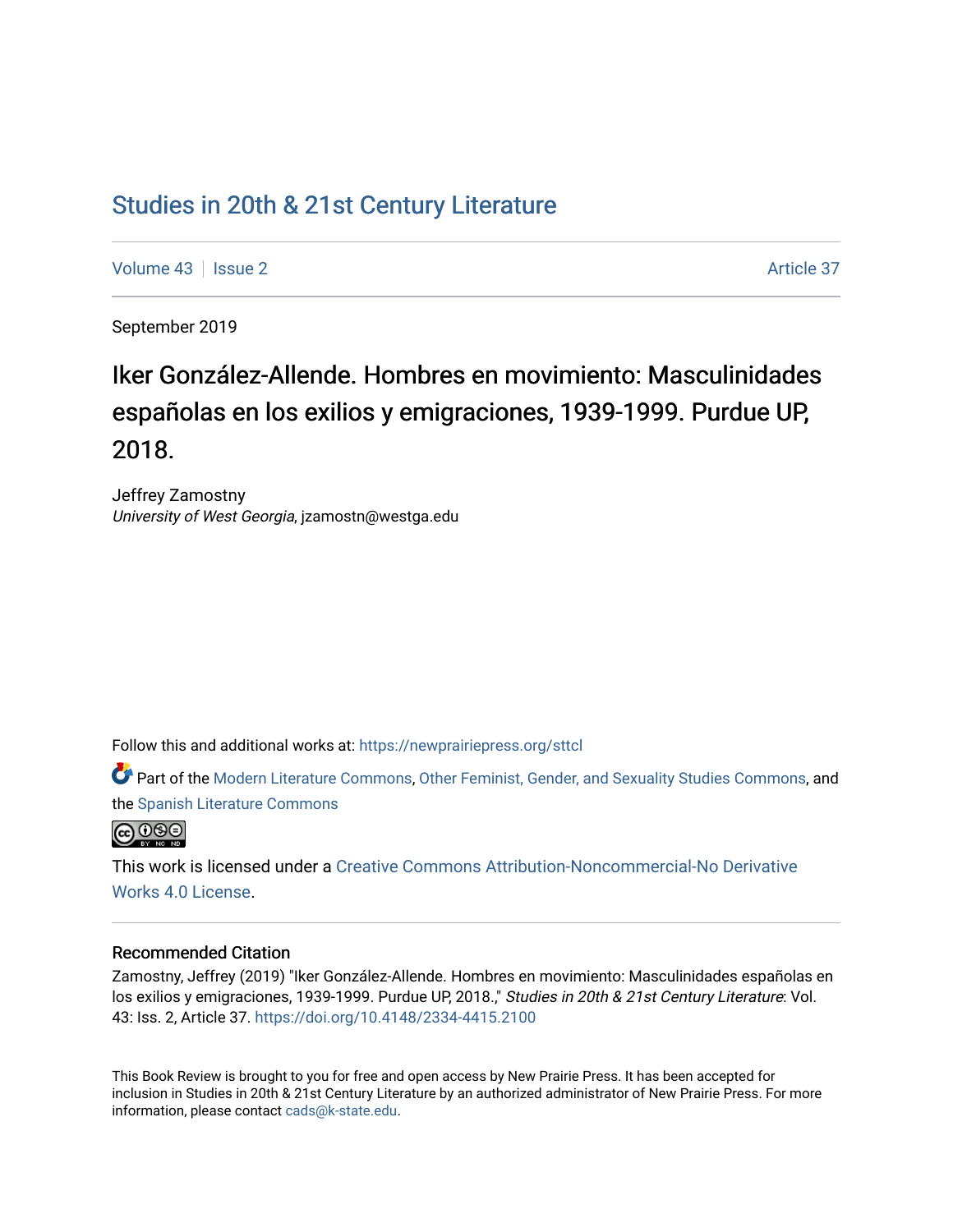### Iker González-Allende. Hombres en movimiento: Masculinidades españolas en los exilios y emigraciones, 1939-1999. Purdue UP, 2018.

### Abstract

Review of Iker González-Allende. Hombres en movimiento: Masculinidades españolas en los exilios y emigraciones, 1939-1999. Purdue UP, 2018.

### Keywords

exile, migration, men, masculinity, twentieth-century Spain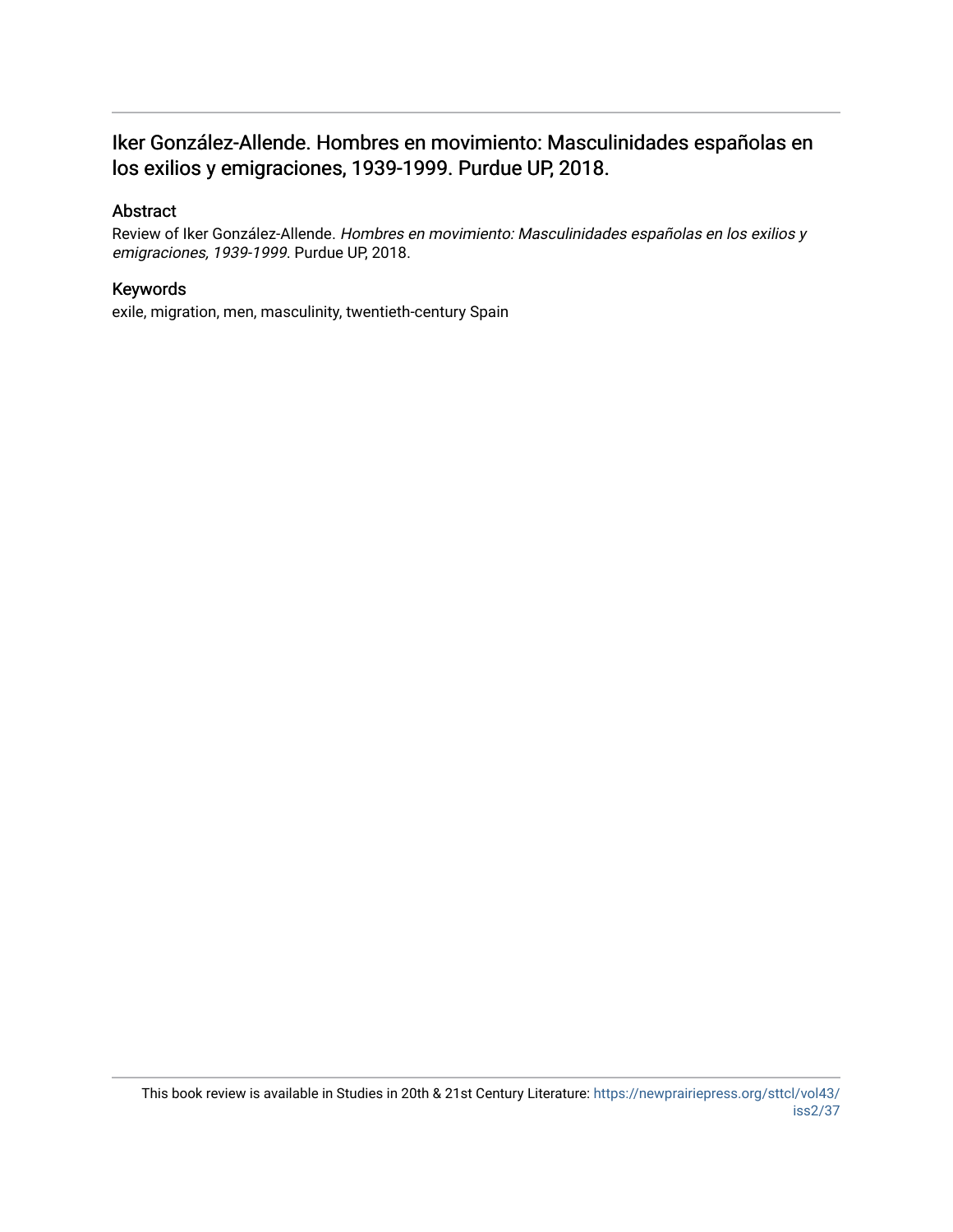### Iker González-Allende. *Hombres en movimiento: Masculinidades españolas en los exilios y emigraciones, 1939-1999*. Purdue UP, 2018. 309 pp.

*Hombres en movimiento* ('Men in Movement') makes a compelling case for studying exile and migration as gendered experiences of displacement for men who left Spain in three historical periods: during and after the Spanish Civil War (1936- 1939), during the period of economic upheaval in the 1960s, and in a wave of migration by Spanish intellectuals to the United States starting in the 1990s. Building on his previous work on gender and nation in narratives of the Spanish Civil War and on Basque writers in exile, González-Allende examines maleauthored works in several literary genres to lay bare the intersections of masculinity and mobility as categories of lived experience and representation. In so doing, the author brings together two fields of inquiry that have not often met. Whereas prior work at the juncture of Masculinity Studies and Mobility Studies tends to overlook Spain, studies in Hispanism rarely consider Spanish exiles and migrants from a gendered perspective, especially when it comes to men. *Hombres en movimiento*  bridges this gap to explore itinerant masculinities in Spanish literature of the twentieth century.

Drawing amply on theoretical texts from a variety of geographical contexts, González-Allende argues that exile and migration, whatever their various causes, have an ambivalent impact on men's sense of masculinity in Spanish literary works. Most often, the difficulty of life abroad and exposure to unfamiliar gender norms lead male exiles and migrants to experience feelings of emasculation and impotence, a crisis of masculinity that can sometimes prompt transformative growth, but more often is countered by compensatory measures and a reaffirmation of traditional Spanish notions of manhood. Other times, opportunities for economic and intellectual advancement in the host country aid men in shoring up their masculinity. For gay men in particular, exile and migration can hold out the promise of increased anonymity and the loosening of social constraints. What remains constant is that the experience of leaving Spain—and sometimes of returning interacts with the performance of gender in a range of ways for the authors and characters under consideration.

These dynamics come into sharp relief in a series of case studies organized around distinct masculine identities inflected by differences of age, class, politics, sexuality, and regional and national identity. González-Allende brings conceptual categories delineated by Anglophone masculinity theorists into dialogue with models of manhood elaborated by Spanish authors who lived outside of Spain as exiles or migrants for at least a year and a half. Hence hegemonic, complicit, protest, and marginalized masculinities appear alongside the *ex-hombre* 'ex-man,' the *hombre ocioso* 'idle man,' the *hombre onanista* 'male onanist,' and other Spanish-language designations from the selected literary works. Each chapter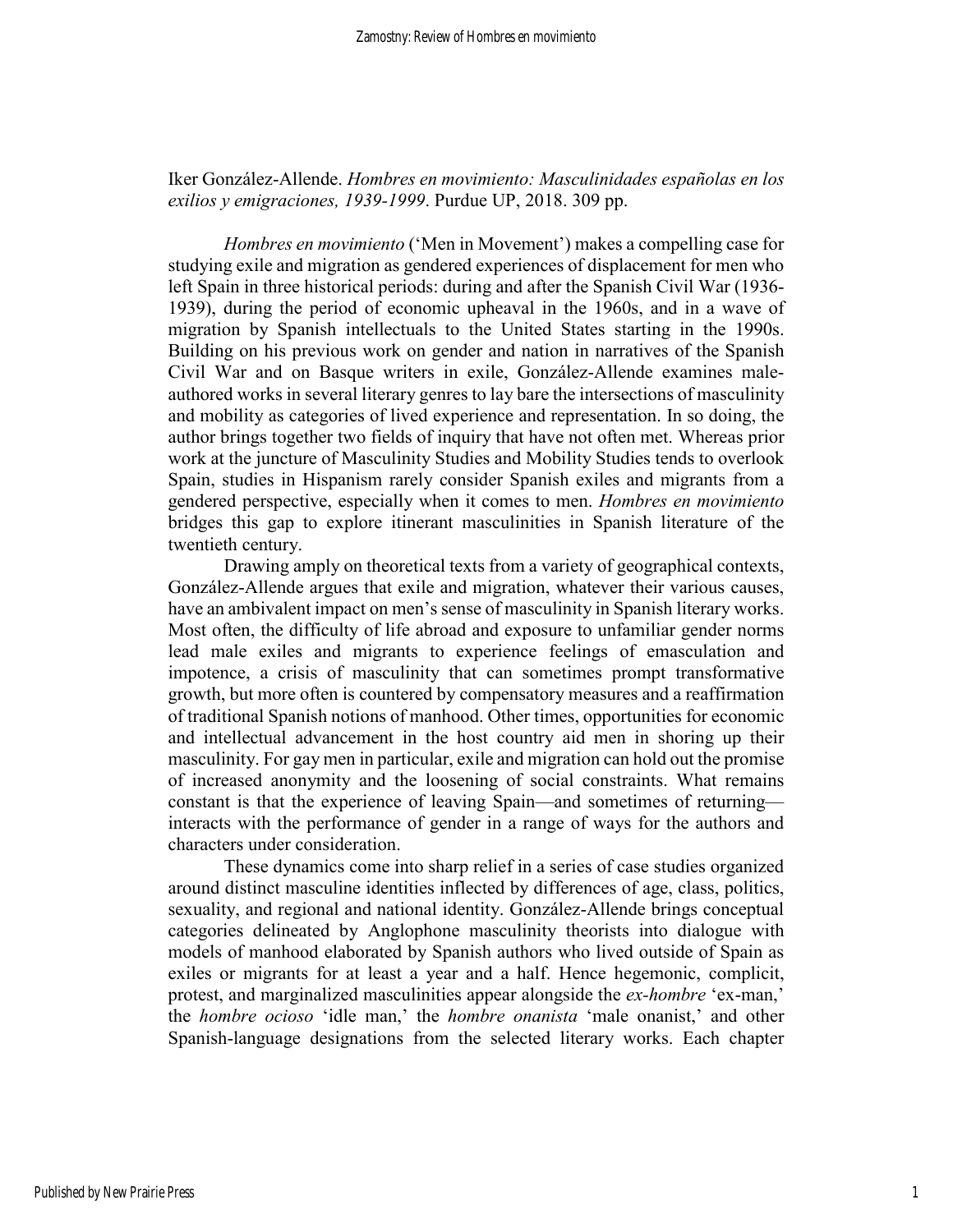foregrounds a particular masculine type while acknowledging that performances of masculinity may vary throughout an individual's lifespan and in shifting social and geographical contexts.

Following a substantial introduction detailing its theoretical and historical contexts, the book is divided into two sections comprised of four chapters on exiles from the Spanish Civil War and three chapters on migrants in subsequent decades. Although the chapters read well as self-contained units, the book as a whole benefits from a cohesive architecture of patterns, comparisons, and contrasts across chapters, as detailed in the conclusion.

The first part traces an arc from boyhood to old age in exile, progressing from Luis de Castresana's novel about Basque children in Belgium, *El otro árbol de Guernica* ('The Other Tree of Guernica'), through anxieties about aging in Mexico in the poetry of Juan José Domenchina, to flustered returns to Spain in both a story by Francisco Ayala and a play by Max Aub. A chapter on homosexuality and artistic creation in the poetry and autobiographical prose of Juan Gil-Albert's exile in Latin America offers an alternative to the besieged masculinities of the other chapters. Without overlooking the difficulties of displacement and his increasing nostalgia for Spain, Gil-Albert reflects on exile as an opportunity to explore same-sex love and a masculine subjectivity centered on art and nature.

The second part contrasts narratives of migrants who left Spain for various reasons, whether to provide for their families as workers in Germany in the 1960s, to access sexual and cultural opportunities scarce under Franco, or to pursue university teaching in the United States in the late 1980s and 90s. The primary texts include little-studied novels of migration by Patricio Chamizo and Víctor Canicio, Terenci Moix's memoir *Extraño en el paraíso* ('Stranger in Paradise'), and campus novels set at North American universities by Antonio Muñoz Molina and Javier Cercas. As in the first part of the book, these readings intertwine sociological analysis of gender and sexuality with keen observations on literary form and language. With respect to this last point, González-Allende draws attention to recurrent allusions to Don Juan, El Cid, the bullfighter, the Castilian peasant, and other typically Spanish masculine archetypes.

 Throughout the study, the selection of authors and texts offers diverse points of comparison for future research. Two areas that would benefit from additional investigation include queer and female masculinities in movement. *Hombres en movimiento* tends to sustain a dichotomy between hetero- and homosexuality, aptly reflecting the fact that most of the writers and characters under study require this sharp polarization to achieve heteronormative masculinity. Further research into authors like Moix, who does not fall neatly into the binary, might draw more extensively on Spanish queer theorists such as Alfredo Martínez-Expósito or Beatriz Preciado.